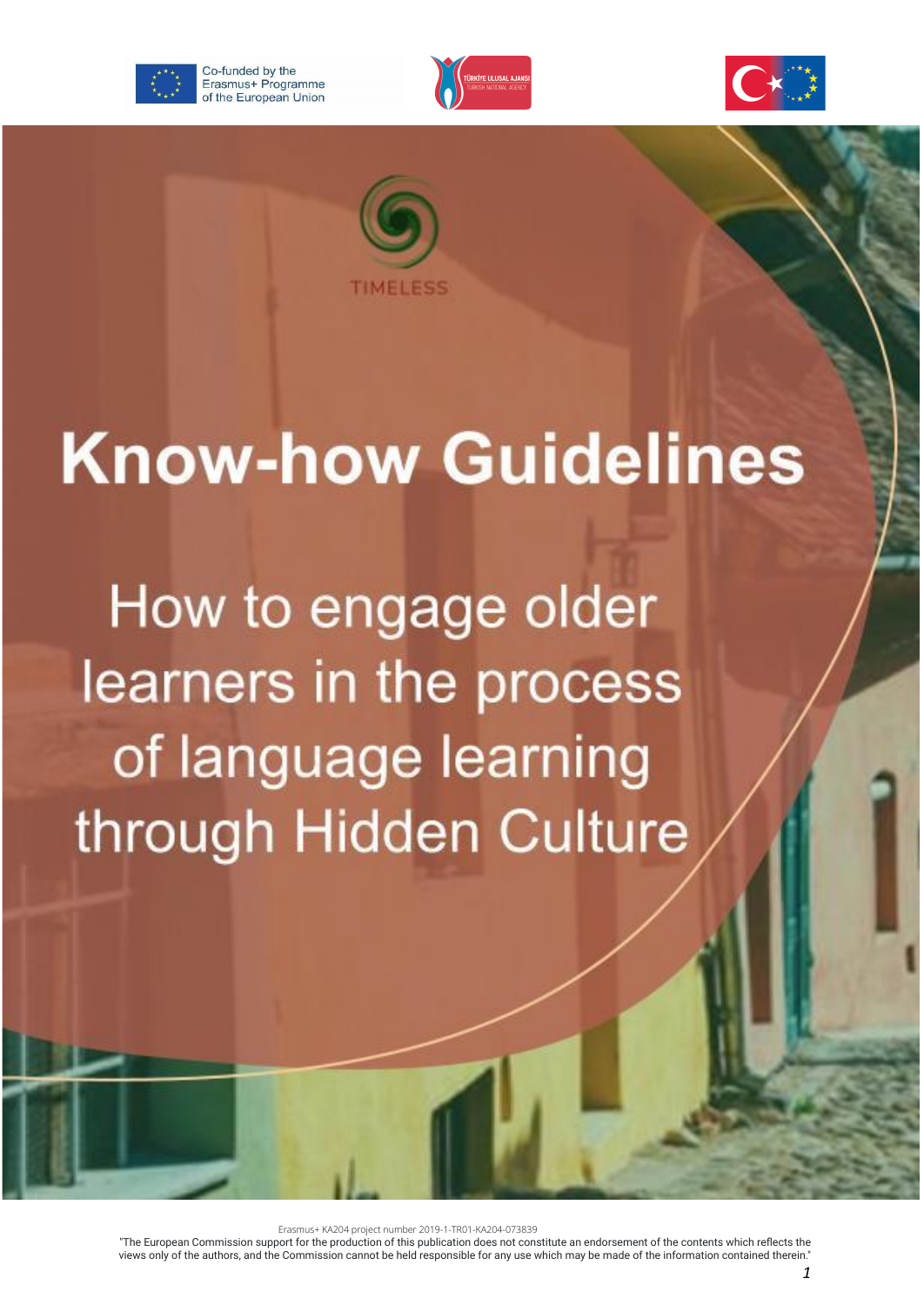





These guidelines are a part of Timeless Project "How to engage older learners in the process of language learning through Hidden Culture" completed by specialists working in adult education from Turkey, Slovenia, Spain, Bulgaria, Belgium and Latvia.

The partners were concerned about the lack of awareness of older adults' participation in lifelong learning, social and cultural initiatives in their societies, and the implications it has for adult educators. As a result, Timeless project partnership aims to enhance professional development of adult educators working with older adults through new training opportunities leading to the development of EFL learning materials based on cultural heritage in collaboration with adult learners.

"Know-How Guidelines" consist of a description of the course modules and central subjects all included in nineteen pages by Timeless project partnership as follows: University Of Usak, Slovenian Third Age University, DomSpain Consulting, EUROGEO, Nikanor and Zini Foundation.

Erasmus+ KA204 project number 2019-1-TR01-KA204-073839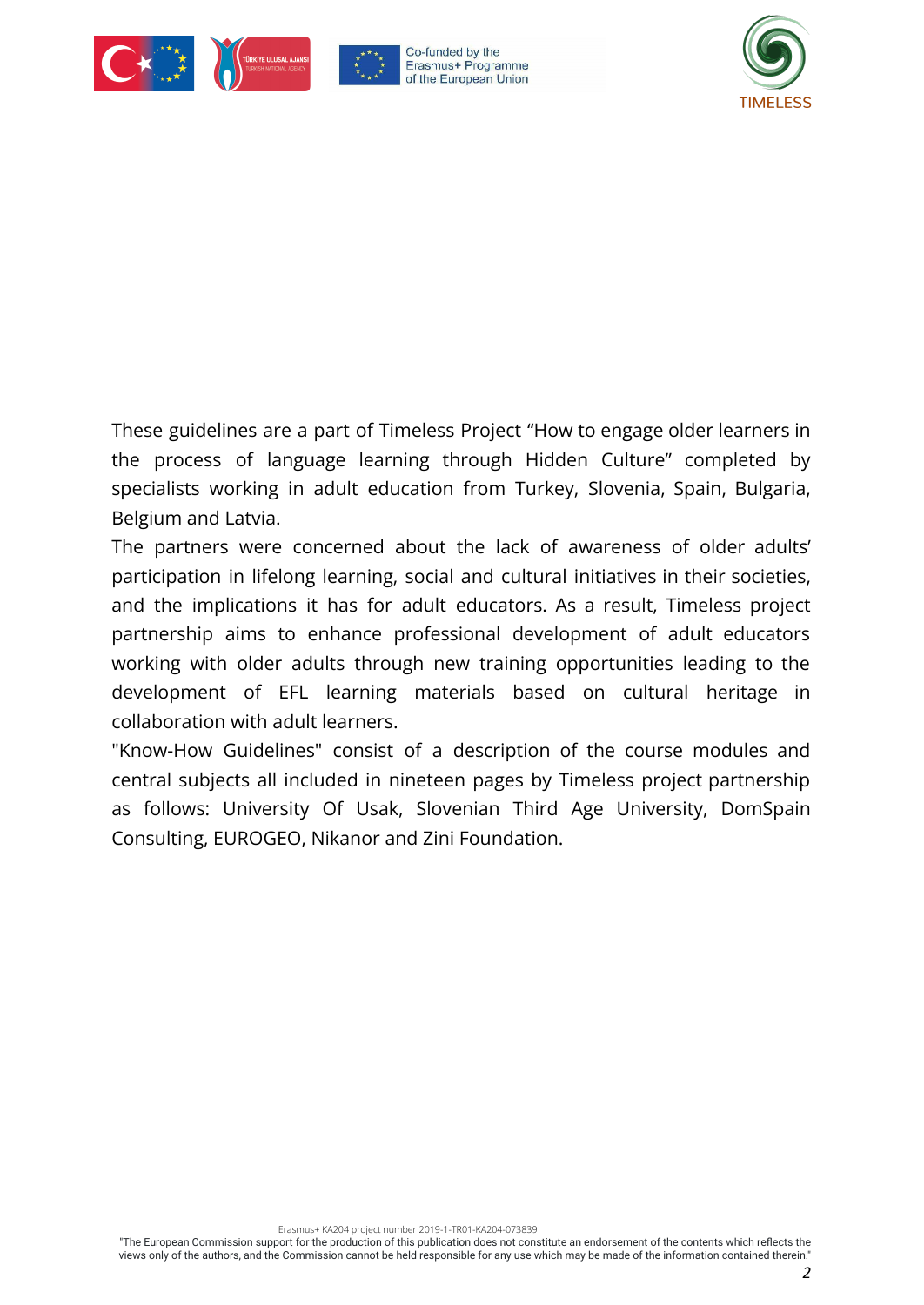







| Introduction                                                          | 3  |
|-----------------------------------------------------------------------|----|
| Course modules in a nutshell                                          | 6  |
| INTRODUCTION - Learning foreign languages in culturally-inclusive     |    |
| environments                                                          | 6  |
| Teaching Older Learners: Development of Inclusive Learning Culture    | 6  |
| Collaborative Learning: How to understand and operationalize          |    |
| collaborative learning                                                | 7  |
| Methods of Cultural Interpretation                                    | 8  |
| Digital tools and techniques applied to cultural interpretation       | 9  |
| Strategies for development of teaching materials for foreign language | 10 |
| <b>Recruiting older learners</b>                                      | 11 |
| Selecting intangible cultural items jointly with older learners       | 12 |
| <b>Collecting knowledge and learning resources</b>                    | 13 |
| <b>Creating stories and narratives</b>                                | 14 |
| <b>ArcGIS StoryMaps</b>                                               | 15 |
| Kahoot                                                                | 16 |
| <b>Hints about evaluation</b>                                         | 16 |
| Kirkpatrick's evaluation model                                        | 17 |
| Initial definition and description of intangible cultural heritage    | 18 |
| Final definition /description of intangible cultural heritage         | 19 |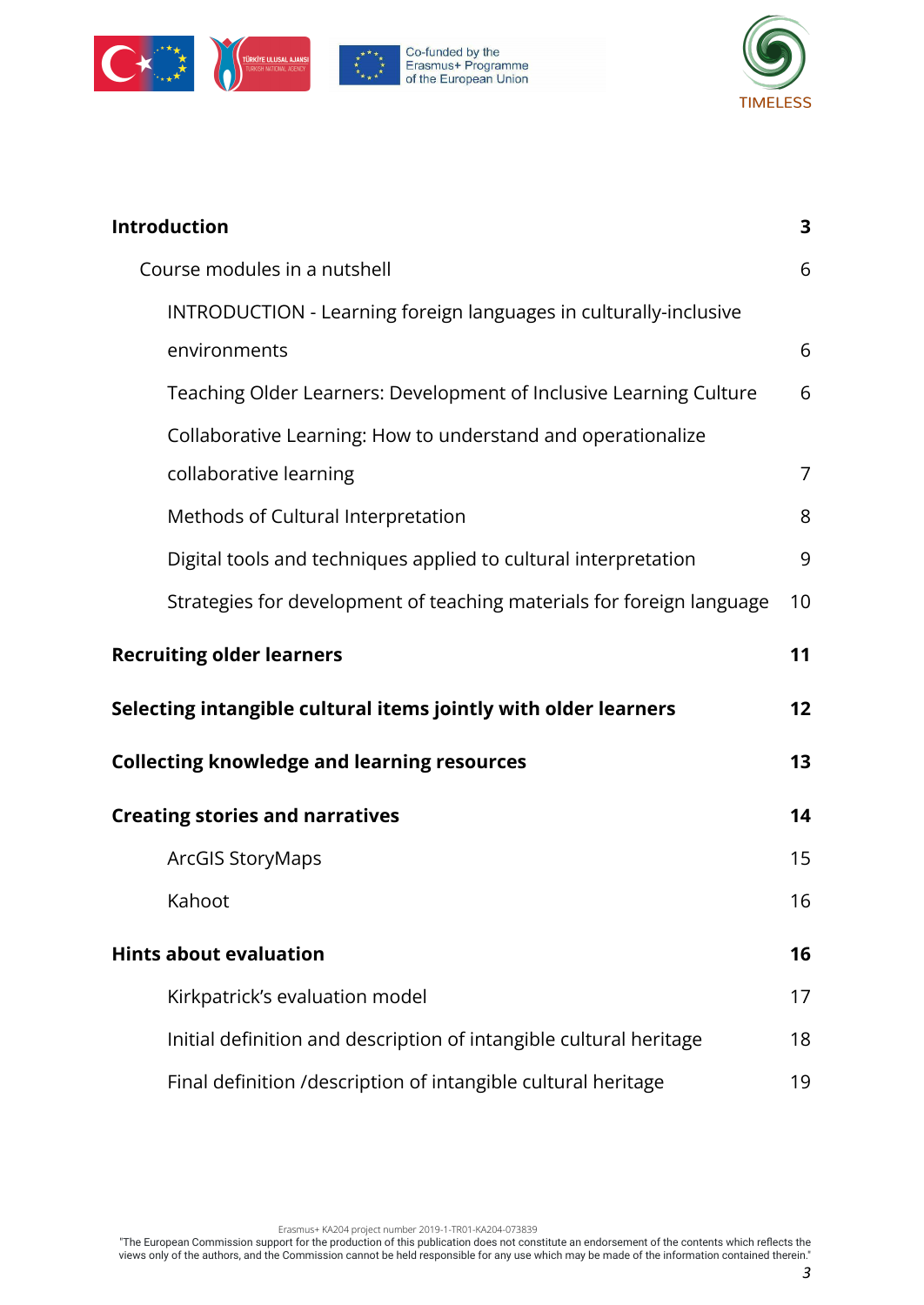<span id="page-3-0"></span>





### **Introduction**

The purpose of this Know-How Guide is for adult educators to engage older learners in the process of language learning while developing learning materials. Older learners are expected to learn about both intangible cultural heritage and the language system. Moreover, older learners will be creators of the contents regarding the intangible cultural heritage. The Know-How Guide suggests approaches, methods, and techniques to be used by older learners in their on-site research on 'Hidden Culture'.

'Hidden Culture' can be described as the intangible cultural heritage to which older learners jointly attribute social value. They will be encouraged to dig into their collective memories and decide which items of intangible cultural heritage are important to them and why they want to pass the knowledge about them onto future generations. Moreover, the Know-How Guide embraces methods adult educators can use to trigger their learners' primary motivation for learning and engage them in the learning process: learning-by-doing, cooperative and collaborative learning, blended or multimodal learning, etc.

Adult educators can use both the Course for Educators and the Know-How Guide to support the delivery of the course. The Course is divided into the following six modules (short summaries and links to them are provided below):

- Introduction Learning foreign languages in culturally-inclusive environments;
- Development of Inclusive Learning Culture: Teaching Older Learners Development of Inclusive Learning Culture;
- Collaborative Learning: How to understand and operationalize collaborative learning;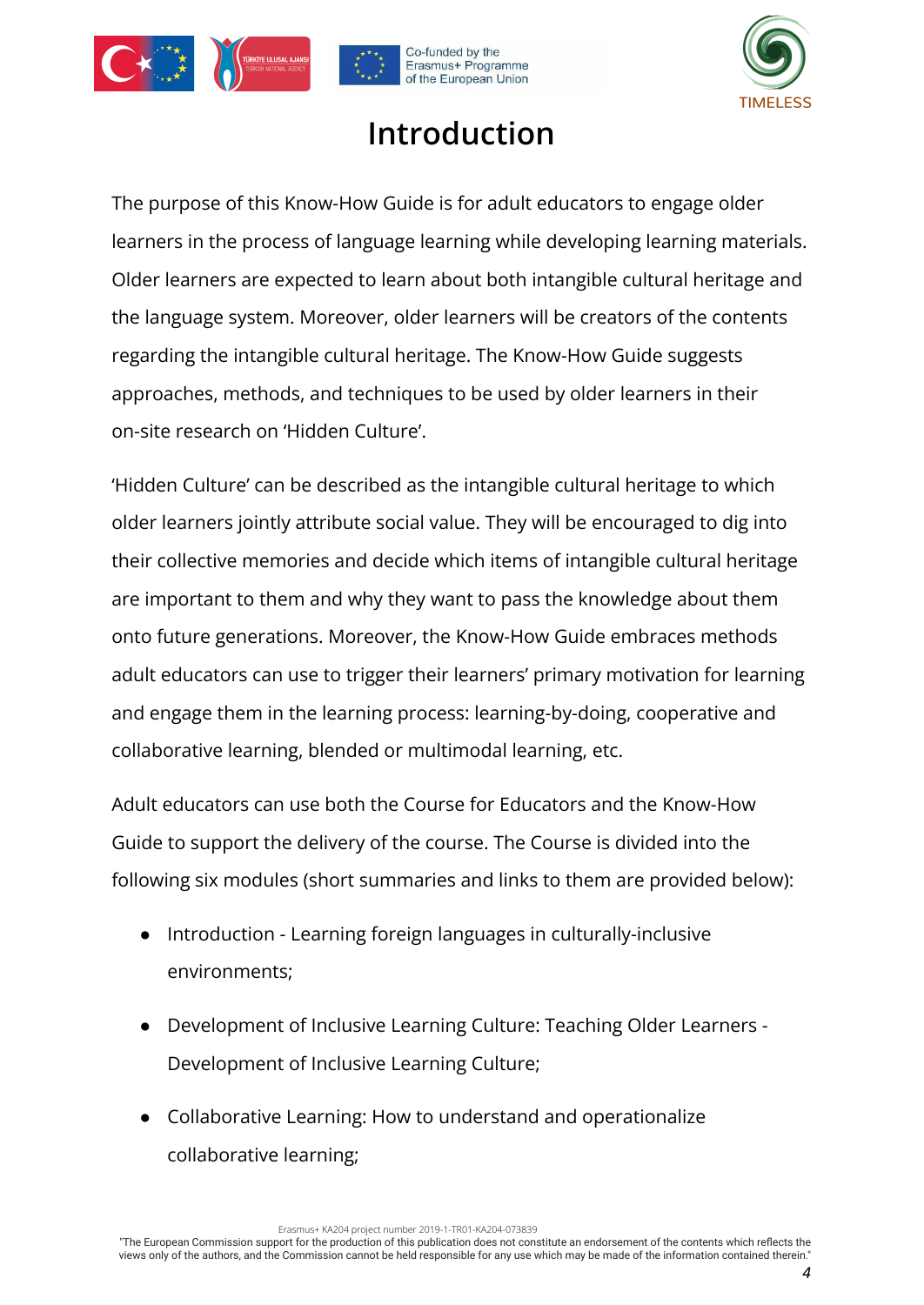





- Methods of Cultural Interpretation;
- Digital tools and techniques applied to cultural interpretation;
- Strategies for development of teaching materials for foreign language learning.

The Know-How Guide will assist adult educators in delivering the Course, particularly as it concerns:

- Recruiting older learners;
- Selecting intangible cultural items jointly with older learners;
- Collecting knowledge and learning resources;
- **Creating stories and narratives;**
- Digitizing the learning experience: StoryMaps and Kahoot;
- Hints about evaluation.

More importantly, the Know-How Guide is devoted to connecting the 'Hidden Culture' items with the process of learning foreign languages. Namely, mastering a language is impossible without learning about the culture related to the language. There are numerous languages in Europe to explore and master and there is thus a rich cultural legacy in Europe to discover. Connecting languages and cultural legacy are what we are aiming at with both the Course for Educators and the Know-How Guide.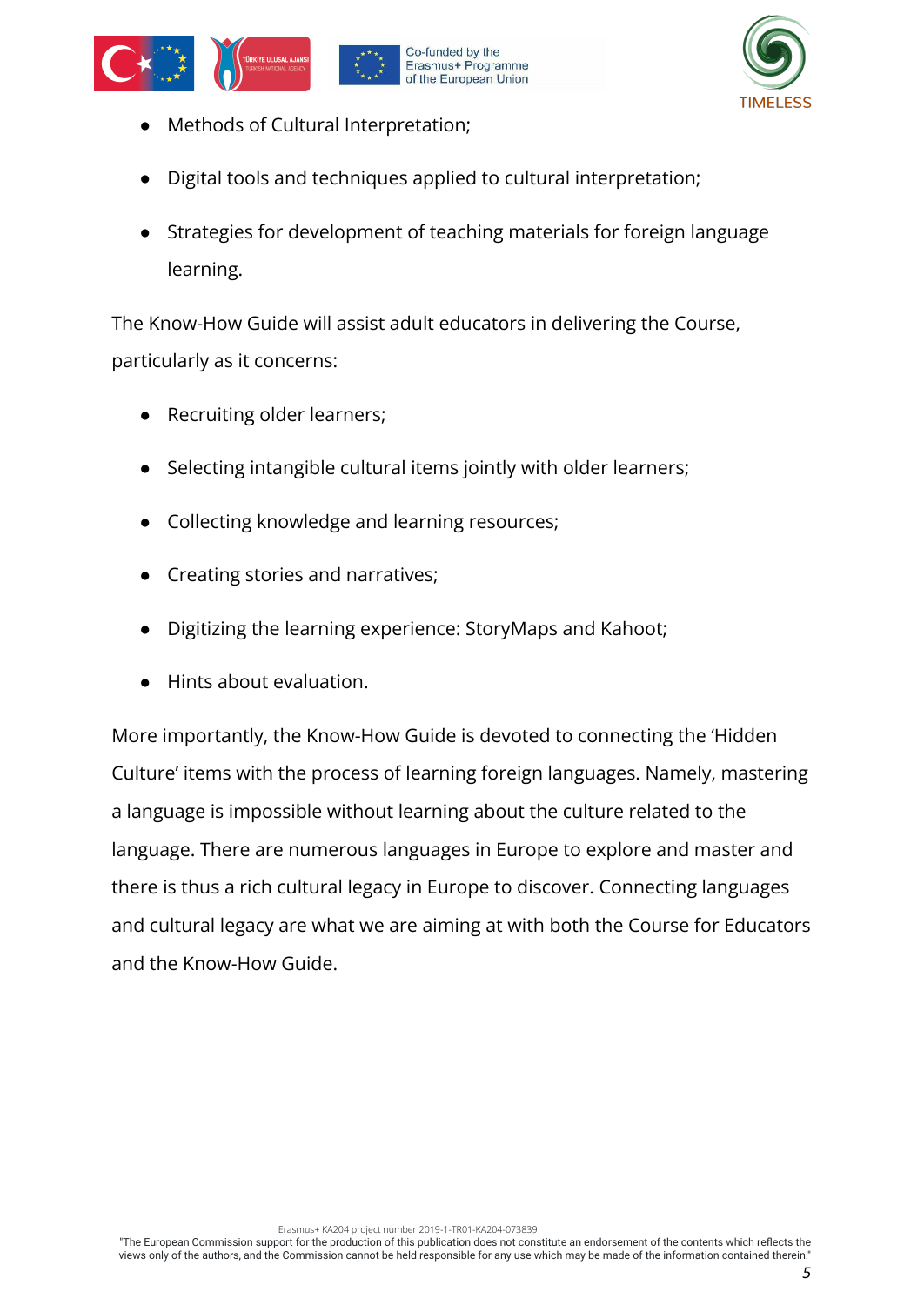





### **Course modules in a nutshell**

<span id="page-5-1"></span><span id="page-5-0"></span>INTRODUCTION - Learning foreign languages in culturally-inclusive environments

In this introductory module, you will learn the difference between tangible and intangible cultural heritage. Moreover, you will learn why education is needed in our knowledge society at all stages of life, old age included. Meaningful learning stimulates the brain throughout life. In addition, you will learn about the benefits of different methods, particularly blended or multimodal learning. You will also learn about the benefits of combining language learning and learning about the culture. You will discover some key factors important for high-quality and digital education for adults and older adults.

Language learning cannot be understood without learning about the culture and vice versa. Being a part of the culture, intangible cultural heritage is everywhere. There are many items of cultural heritage in Europe, including languages that can be discovered, practised, and learned.

Over the last decades, adult education has been gaining recognition as being useful and important for both individuals and society. Though it is difficult to combine learning about cultural heritage and learning a language, the positive results of such learning are obvious. Learning about cultural heritage supports the deeper learners' comprehension of a given language and culture. Find out more: <https://www.eutimeless.info/en/course/0>

### <span id="page-5-2"></span>Teaching Older Learners: Development of Inclusive Learning **Culture**

In this module, you will learn about old age related to the concept of older adult education (geragogy). Moreover, you will discover how holistic education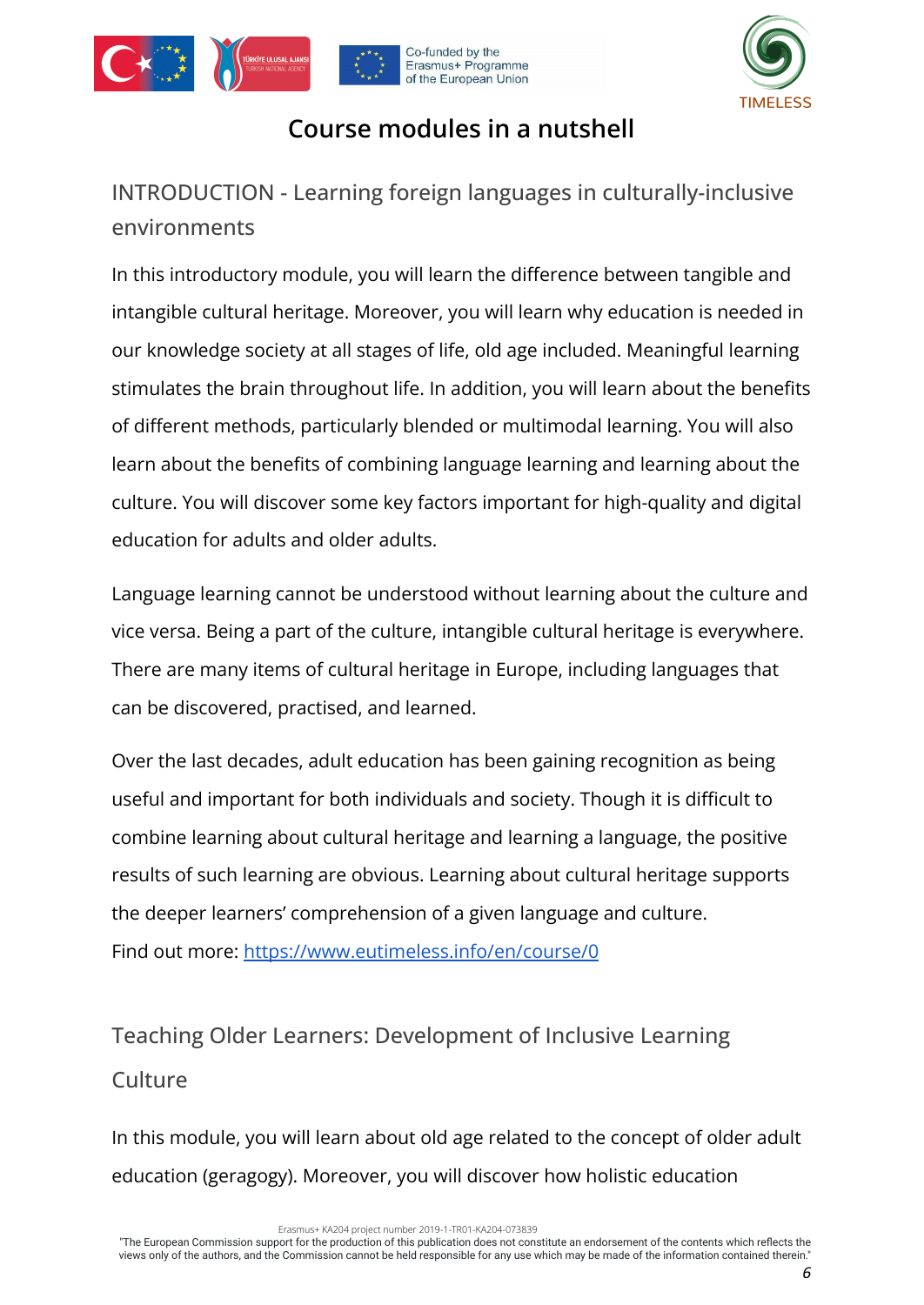





impacts curiosity and stimulates personal growth (the development of individual cognitive, emotional, artistic, creative, and spiritual abilities). You will learn about inclusive education (creating and maintaining an engaging learning environment) where learners feel safe, remaining open to new ideas and perspectives while feeling respected by the educator and their peers.

Learning is not just about gaining knowledge, skills, or competencies for professional life or jobs. Learning changes the learners' attitude to life impacting their life and wellbeing. It stimulates (older) learners mentally and emotionally and enables them to be socially and physically engaged.

The traditional approaches to learning based on an imposed syllabus and learning methods may be useful in formal education, but not in non-formal education which has to be flexible and as close to adults' life as possible. Older people bring to the educational process their lifelong and life-wide experience, their cultural background, individual and social values, and much more. As a result, adult educators should apply a holistic approach to the learning of older learners. They should take into account their need to be autonomous, free, and flexible. Therefore, they should make the educational/learning environment more inclusive and education more tailor-made.

Find out more: <https://www.eutimeless.info/en/course/1>

### <span id="page-6-0"></span>Collaborative Learning: How to understand and operationalize collaborative learning

There is no social inclusion of older people without interaction and cooperation. Collaborative learning is a teaching strategy applied in small groups. From time to time it requires the teacher's intervention only to maximise learners' interaction and learning. Collaborative learning is about working with others to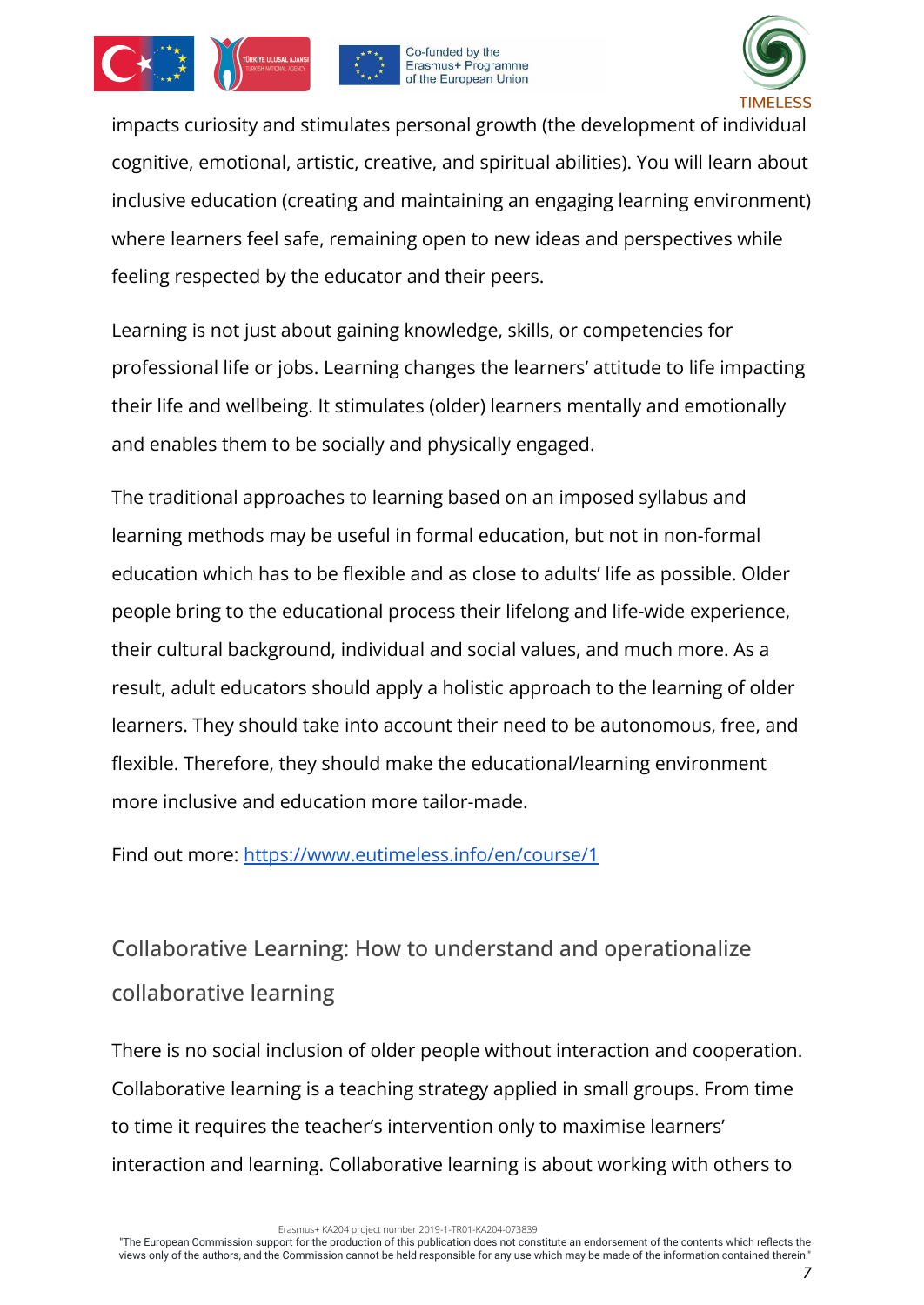





understand new concepts, structure learning resources, and set learning goals. Above all, it is about mutual help and the distribution of the assigned tasks. It focuses on relationships among the learners which are observed, analyzed, and reported by one of the members of the learning group. Collaborative learning may take place in academic environments but preferably it leads to the participation of learners in the life of the community. In collaborative learning learners are socially interdependent, intrinsic motivation for learning is triggered, social and individual skills are improved, but learners have to be successful at all stages of their learning. Learners learn in small heterogeneous groups. Teachers should explain what the learners are supposed to learn using simple language and his/her own examples. Each learner is responsible for their tasks.

Find out more: <https://www.eutimeless.info/en/course/2>

### <span id="page-7-0"></span>Methods of Cultural Interpretation

In this module, you will learn why the relationship between language and culture is essential and why language and culture should be considered as a whole.

Culture is evolving continuously. Language is an important cultural element reflected in ways of speaking and writing that differ among cultures and, likewise, within a given culture. Culture incorporated into language learning is useful not only for better learning and understanding a language, but it also improves understanding and appreciating a foreign culture, discarding stereotypes and prejudices. Moreover, it helps the learners to be more aware of the value of their own culture.

The inclusion of cultural knowledge, skills, values, behaviour into language learning builds the knowledge about the cultural system and the most important

Erasmus+ KA204 project number 2019-1-TR01-KA204-073839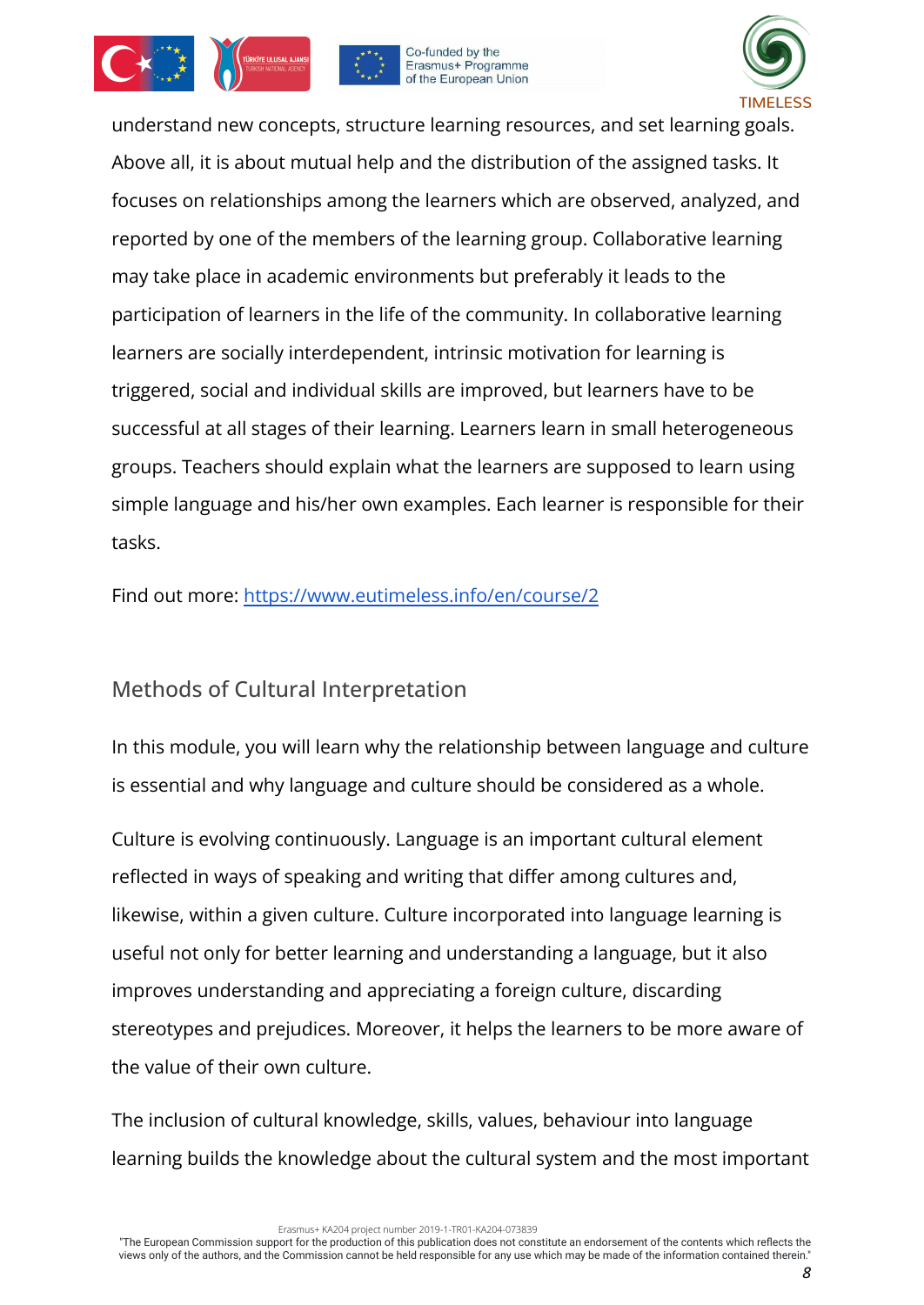







values existing in the countries where a language is spoken. It improves understanding of social patterns, routines, and behaviours in these countries.

Find out more: <https://www.eutimeless.info/en/course/3>

### <span id="page-8-0"></span>Digital tools and techniques applied to cultural interpretation

Digital skills have great importance in all areas of adult education in terms of educators' professional and pedagogical competencies as well as improving the skills of learners. These competencies can be used to empower learners to participate in active and personalised learning. Digital skills may pertain to aspects of organisational communication, reflective practises, co-creation, collaboration, or technical aspects like Cloud Computing. The latter makes the data, including tools and materials accessible for all parties whenever and wherever they are connected to the internet.

Cloud Computing provides many advantages to educators. It saves them time and money while they create innovative, interactive, and up-to-date learning environments which allow online communication, collaboration, and participation. However, educators should consider the following four questions before integrating digital technologies into their educational processes:

- Is the use of digital technology the main focus of the learning process, or is it just supplementing other learning methods?
- Does it allow the educator to monitor the learner's learning experience?
- Is it suitable and flexible enough to meet the educator's individual needs and strengthen the educator's professional competencies?
- Does it allow the educator to become a facilitator of learning?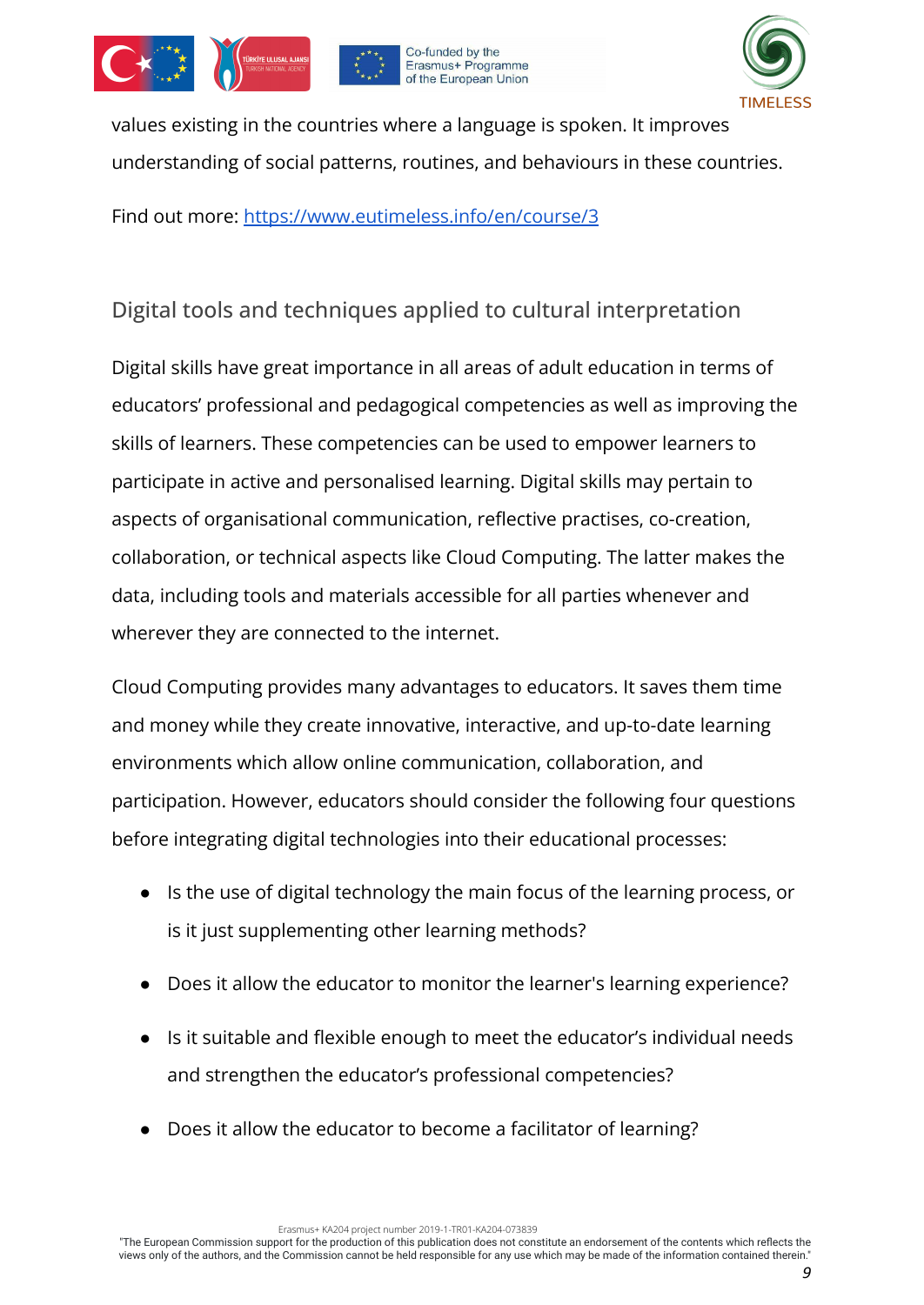







Find out more: <https://eutimeless.info/en/course/4>

<span id="page-9-0"></span>Strategies for development of teaching materials for foreign language

For this project two models/methods/approaches to language learning have been selected: the Gradual Release of responsibility model and the Use of Graphic Novels as teaching materials.

The Gradual Release of responsibility model consists of three stages. In the first stage, adult educators give reading instructions to learners and model the comprehension strategies such as think-aloud, predicting, etc. During the second stage, adult educators help adult learners' understanding by means of collaborative learning. If needed, they may provide their own examples and use the method of demonstration. In the third stage, adult learners take responsibility and independently use what they have learned in the first two stages. By the end of the third stage, it is expected that learners will be able to comprehend and produce texts in any form including written texts, oral texts, digital texts, or even texts that are performed on stage.

The Use of Graphic Novels as teaching materials has been discussed in several studies on adult language learning. Graphic novels provide authentic dialogues helping learners of foreign languages to improve their understanding of the everyday conversation. They also enable adult learners to increase and strengthen their vocabulary since graphic novels include rich visuals. These visuals help language learners to guess/understand the meaning of the new words and structures.

Find out more[:](https://eutimeless.info/en/course/4) <https://www.eutimeless.info/en/course/5>

Erasmus+ KA204 project number 2019-1-TR01-KA204-073839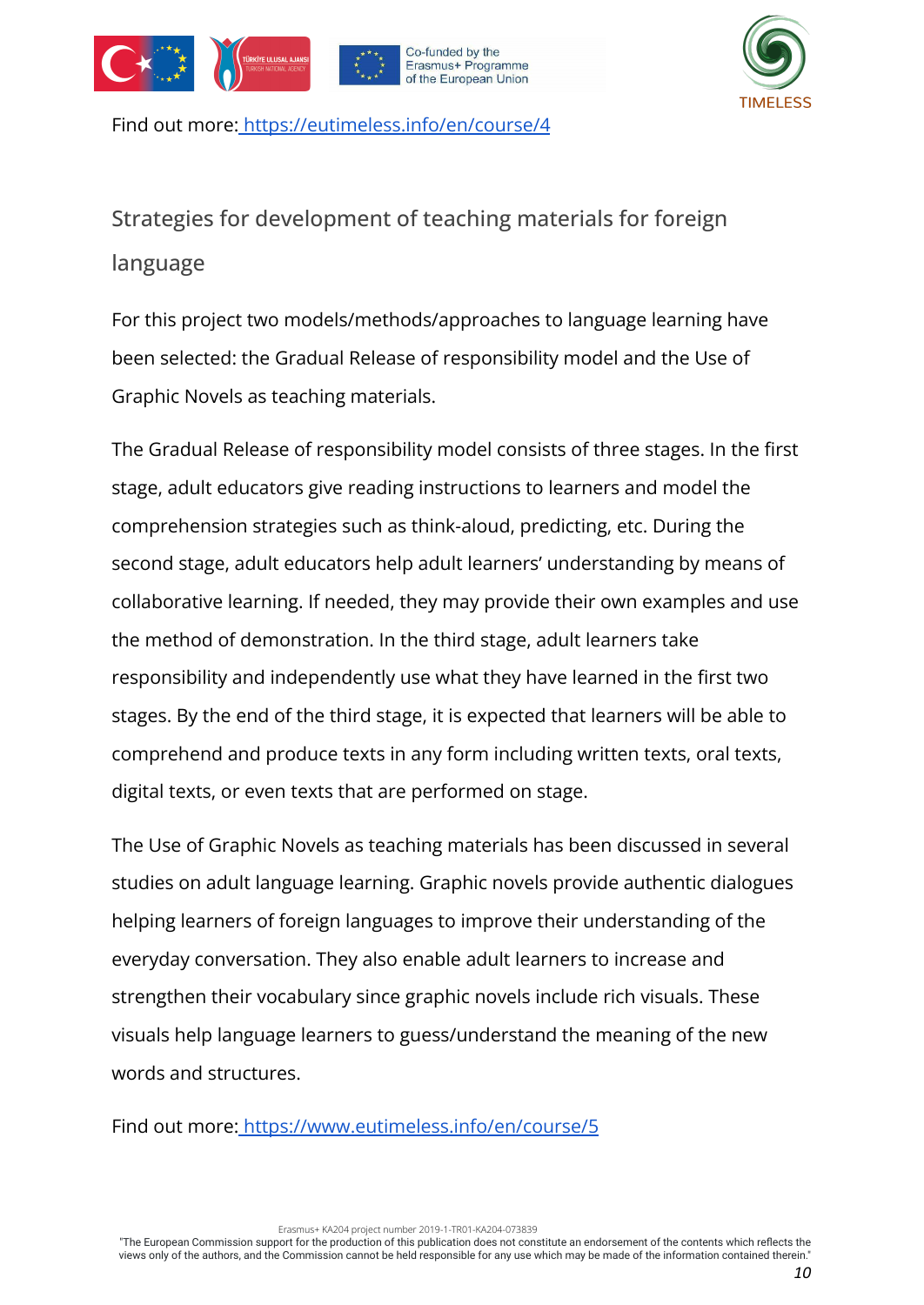<span id="page-10-0"></span>







### **Recruiting older learners**

The staff of educational providers establish initial contact with potential learners, giving them information on the educational provider's profile and services. Establishing or mediating personal contact is essential. Mediators can be professionals, freelancers, volunteers, or staff of the educational provider.

Recruiting older learners is possible through partner organisations or individuals working in other sectors of education such as pre-school, primary, secondary or tertiary education. Recruiting is also made possible through organisations and individuals that do not belong to the educational sector (e.g. health sector, social or employment services, community development, migrant associations, church communities, etc.). Networked partners may refer potential learners directly to the provider of the educational programme or they may give the provider an opportunity to present their programmes. The networked partners may offer an informal setting for the presentation of the educational programme - a setting that potential learners are familiar with. Getting the support of a partner whom the potential older learners trust may be helpful.

Establishing contact through organisations and individuals acknowledged by the potential learners' community will give you access to potential learners and access to local knowledge. If you have been in touch with the group you want to address before, the peer-to-peer approach might be effective: former participants are asked to promote the services among their peers. Word-of-mouth recommendations are often the best way to attract participants.

Older people are mostly pushed to the edge of society like other socially marginalised groups. The example of the "Red Thread" course at Kvarnby Folk High School in Sweden might help understand the possible approach to recruiting older learners for the educational programme. The "Red Thread" is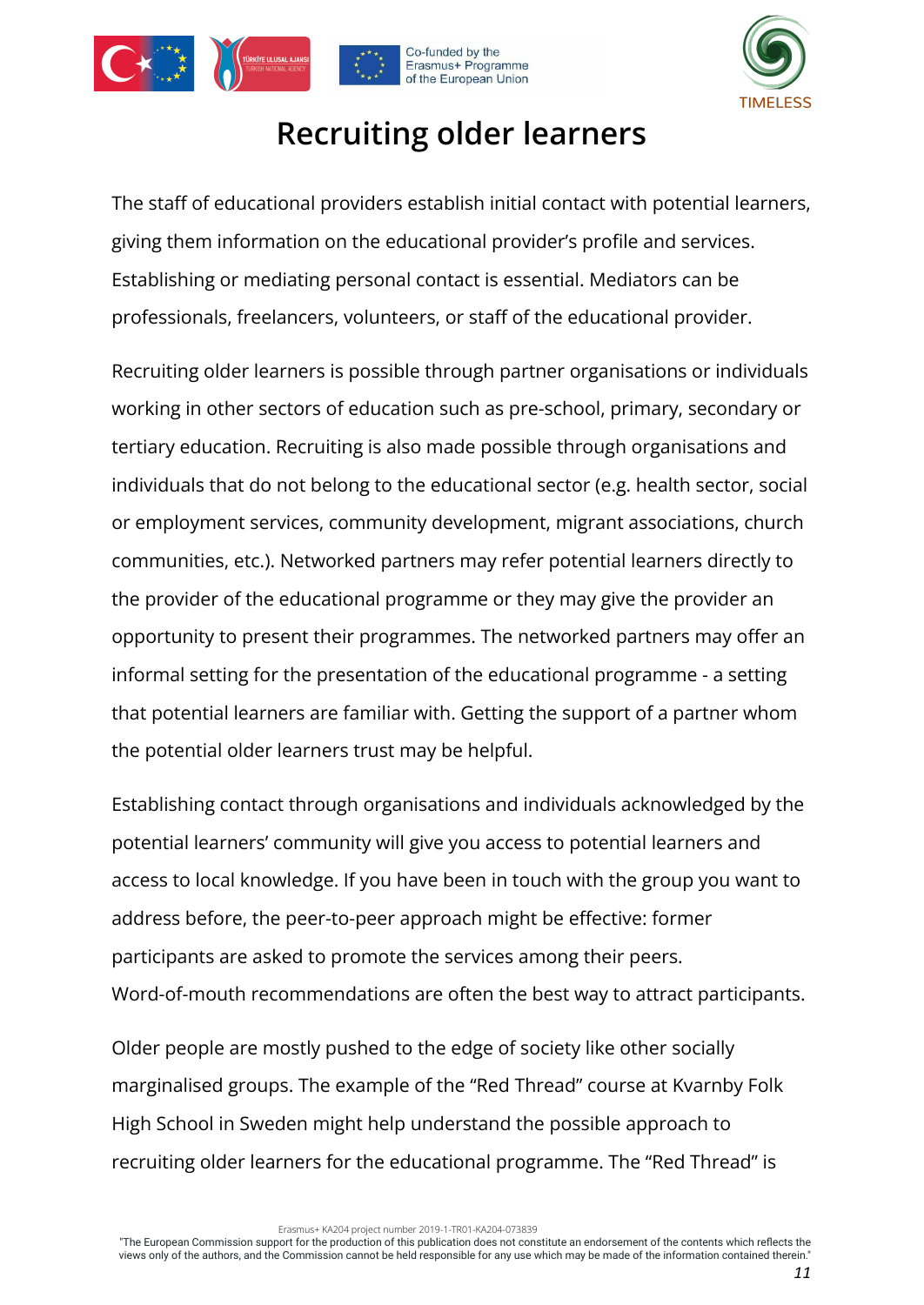







aimed at Roma women with a low level of qualification. Distrusting schools and public authorities are common within the Roma groups in Sweden. Two former participants, themselves with Roma origins, worked as ambassadors and helped Kvarnby Folk High School get in touch with the Roma women in their social environment. The ambassadors invited them to enrol in the offered course. Due to their origins, they were more easily accepted and listened to by the Roma community. For further information go to

<http://www.folac.se/images/OED/redthreadkvarnby.pdf>

# <span id="page-11-0"></span>**Selecting intangible cultural items jointly with older learners**

The Convention for the Safeguarding of the Intangible Cultural Heritage defines intangible cultural heritage as the practises, representations, expressions, knowledge, and skills that communities, groups, and individuals recognize as part of their cultural heritage. That also includes the instruments, objects, artefacts, and cultural spaces associated with communities.

Intangible cultural heritage is passed down from generation to generation and constantly recreated by communities and groups within their environment, relationship with nature, and history. It also provides them with a sense of identity and wholeness and promotes respect for cultural diversity and human creativity.

Intangible cultural heritage takes on many forms, for example, singing and/or expression using the voice, performing arts, social practises, rituals, and festive events; knowledge and practice about nature and the universe; traditional craftsmanship. Intangible cultural heritage can consist of more than one form.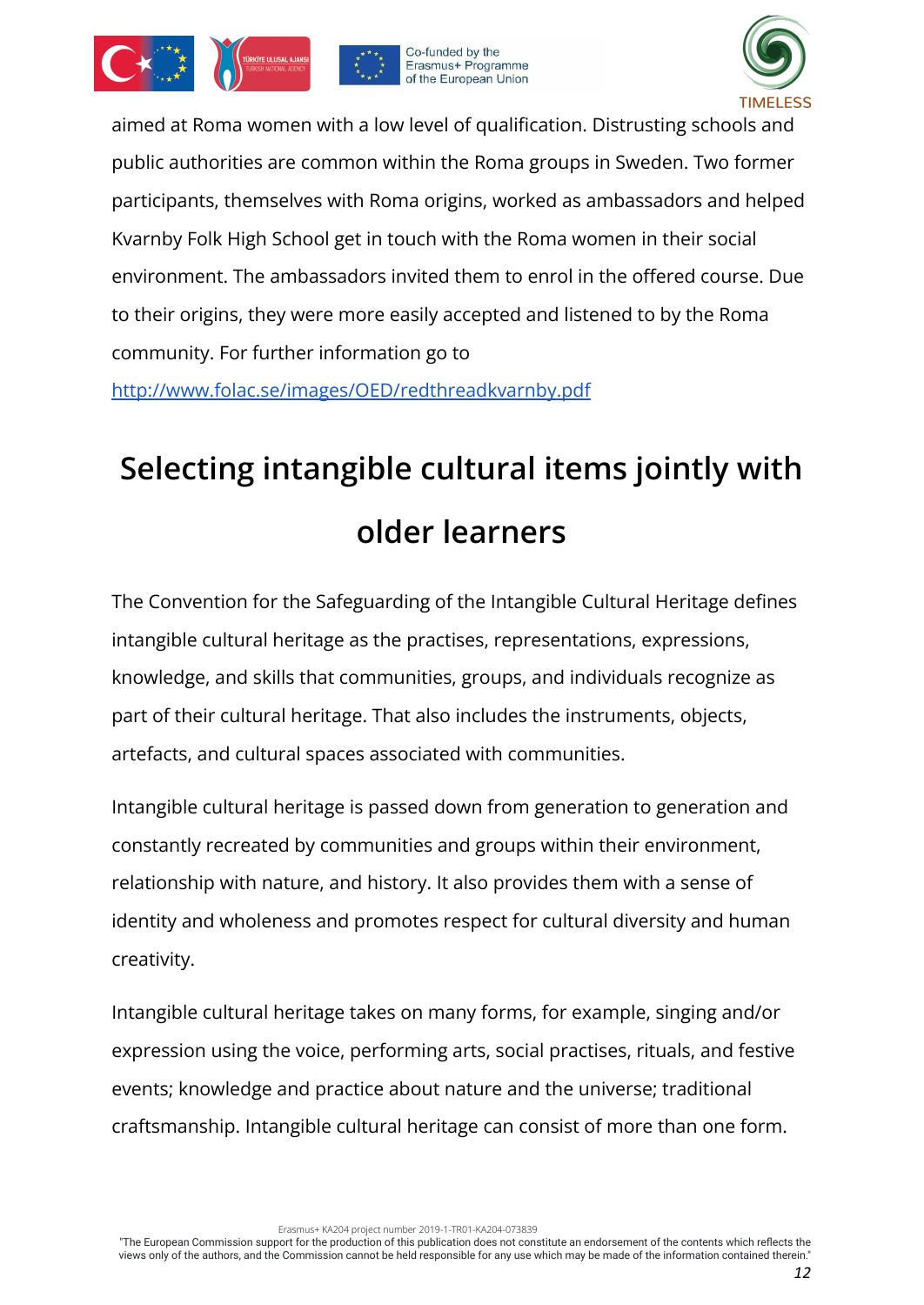





In order to select intangible cultural items together with older learners, it is necessary to invoke recollections of their past and present while comparing their lifestyles. The differences might help remember the intricacies of their childhood and growing up, for example, daily tasks that have become a tradition and are passed down to generations, or certain activities during celebrations in the family, or in the community, that are essential for the region at present and also phrases, expressions, lyrics that are only understood in a specific area. Various examples of intangible culture will help select forms of heritage and promote their identification.

Most probably, older learners will provide the most diverse suggestions. Some suggestions will be convergent or will be overlapping. Such suggestions can become an item of intangible cultural heritage if the community of learners attributes their social value. Or, to put it differently, if the community of learners recognizes its value for society and the preservation of its identity.

### <span id="page-12-0"></span>**Collecting knowledge and learning resources**

When collecting knowledge and learning resources, keep in mind that an important component of finding and using the resources to explore topics is evaluating the quality of those resources. In an information-rich world, learners must be able to determine if a resource is reliable and valid enough to use in their work.

It is important that the educator gives examples and suggests various resources the learners might use to study and illustrate the selected item of intangible cultural heritage. The sources, however, depend on the topic and the language abilities of the learners. Valuable sources could be scientific articles, but they are too difficult to be used in a language study group. Consequently, the valuable sources would be videos on Youtube, radio shows, articles in daily magazines,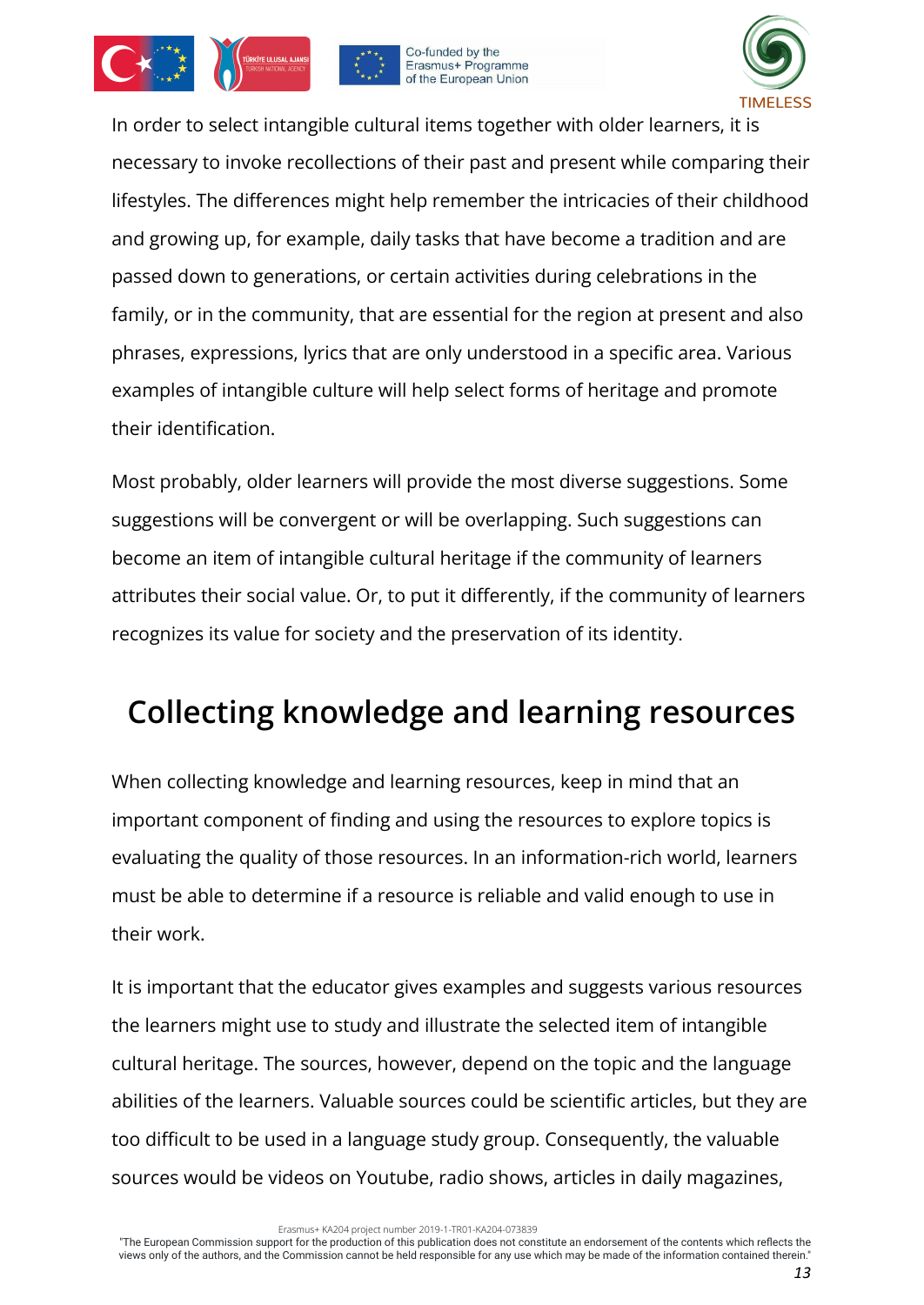





magazines, advertisements, websites, TedX lectures, city or national archives, private collections, etc. Sources are also interviews with witnesses, their memories, however frail. To illustrate this point, if your learners decided to study women's rights and the opposition between men and women in their times, the so-called womens' magazines from the past could be a valuable source for their research (the headings, the contents, the advertisements, the stereotypes).

The learners will probably write a story or create a Story Map in their native or preferably foreign language. If they opt for translation of the story, written in their native language, they can do it only after you as an educator has helped them to reduce the story to very simple and short sentences and structures. You as an educator might need to modify the text of the story or the story-map to serve your linguistic goals. You should not forget that writing a story/narrative and learning about the chosen item of intangible cultural heritage will be a basis for learning items of the language system (vocabulary, morphology, pronunciation as well as speech acts, social patterns, etc.).

### **Creating stories and narratives**

<span id="page-13-0"></span>Older learners will be collecting data and narratives regarding the selected item of intangible cultural heritage. Since this process needs to be structured, they should fill in the matrix.

Title: Country/region/of origin: Location (if applicable): Timeline (if applicable): When it appeared and how long it has lasted?

Type of intangible cultural heritage: (i.e. festival, meeting place, dance, cuisine, habits, customs, manners, ideology, identity, family, local community etc.)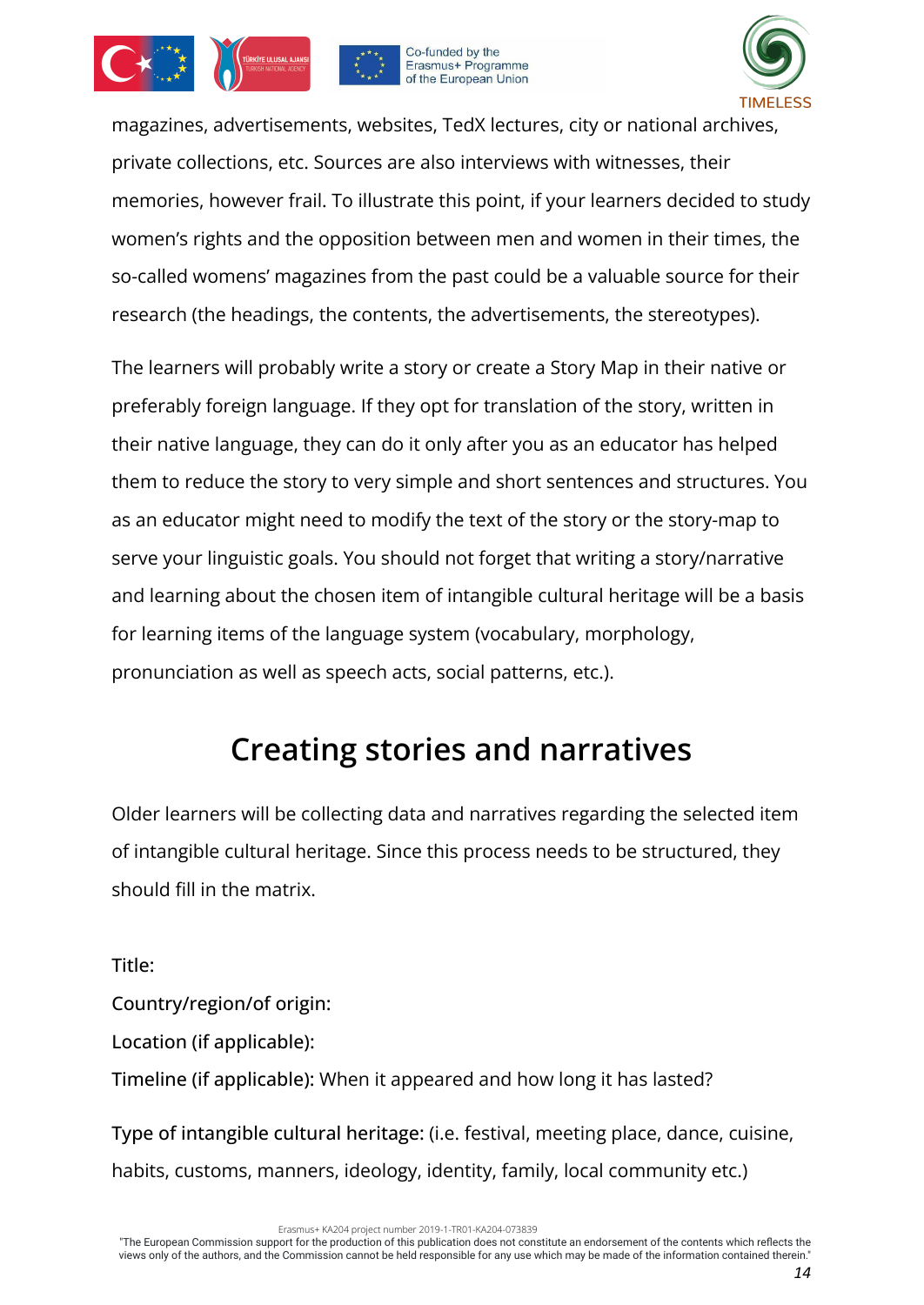







Description and history: The social value attributed by the community of learners to the item of intangible cultural heritage. Why is it considered an item of cultural heritage?

Degree of importance: Local, national, international.

Links to sources: Books, articles, archive documents, pictures, videos.

Warning: Before using pictures, videos, articles check the copyrights!

Digitising the learning: StoryMaps and Kahoot

Some tools exist on the Internet that can be used to digitise the content for the use of adult learners. In these guidelines, we present two online tools that can be applied in study groups to help them acquire knowledge and have fun at the same time. Both of them may be used during and at the end of the learning process demonstrating the learners' learning.

### <span id="page-14-0"></span>ArcGIS StoryMaps

This is an online tool that is used to tell a story through texts, pictures, maps, etc. Visual items added throughout the whole text can explain more of the story details. They can be placed on the right, on the left, in the middle, or at the end where the text is finished. Video and audio files/links can be added/embedded to make the content more visual and easier to picture. Also, interactive maps of the areas that the cultural stories are about can be inserted.

The process of creating a story is quite easy. It needs a title, a picture on the cover, and a text. There are many templates and "box" options (for texts, pictures, videos, maps, audio files, etc.) from which the author can choose to make the story interesting and visually attractive. When the story is finished, it can be published on the website with the name of the author and with the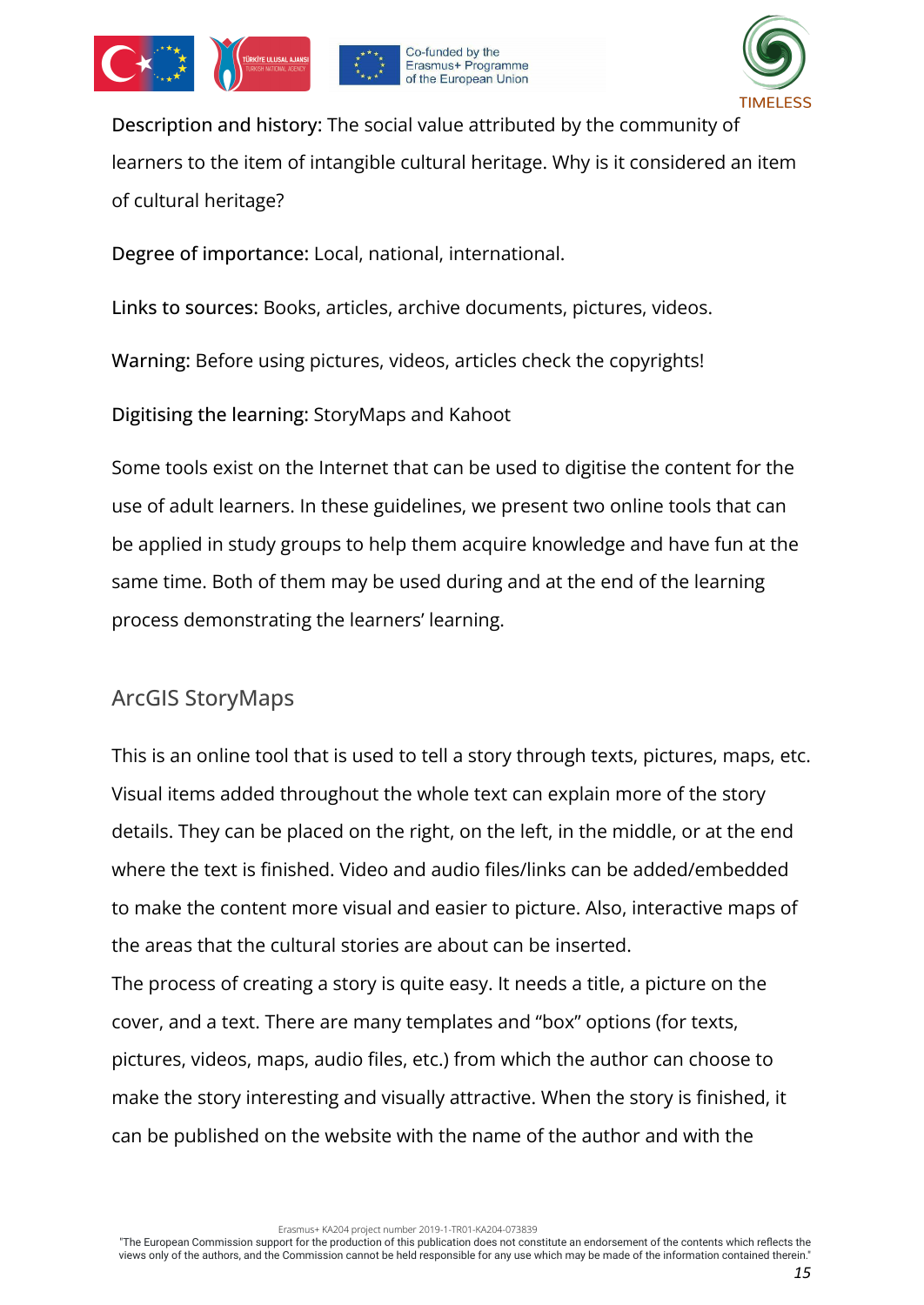







picture on the cover. Free individual accounts for ArcGIS Storymaps are available: <https://storymaps.arcgis.com/>

### <span id="page-15-0"></span>Kahoot

This is an online platform for creating games about learning content. On the website <https://kahoot.com/> you can create questions with two to four answers to choose from. Only one of them has to be correct. When the game is created, it can be projected on the screen. When you press play, a number appears on the screen with the link to the website. Each player has to go on their phone to that website ([https://kahoot.it/\)](https://kahoot.it/) and enter the number of the game. After they have entered the number of the game, they have to choose a name that will be projected on the screen (nickname). When all players are in, you can start the game.

The participants have to choose the answer on their phone screens. The complete answers appear only on the projected screen, whereas the players see only the form and the colour of the answers. The participants get points for giving the correct answer, for being the fastest to answer, and also for choosing more than three correct answers in a row. At the end appears a podium with three winning players that got the most points, the first one being in the spotlight.

### **Hints about evaluation**

<span id="page-15-1"></span>There are a number of evaluation tests that most educators are familiar with and use readily: multiple choice, true-false, essay, short answers, filling gaps, etc. These and other tests can be incorporated into self evaluation/self assessment.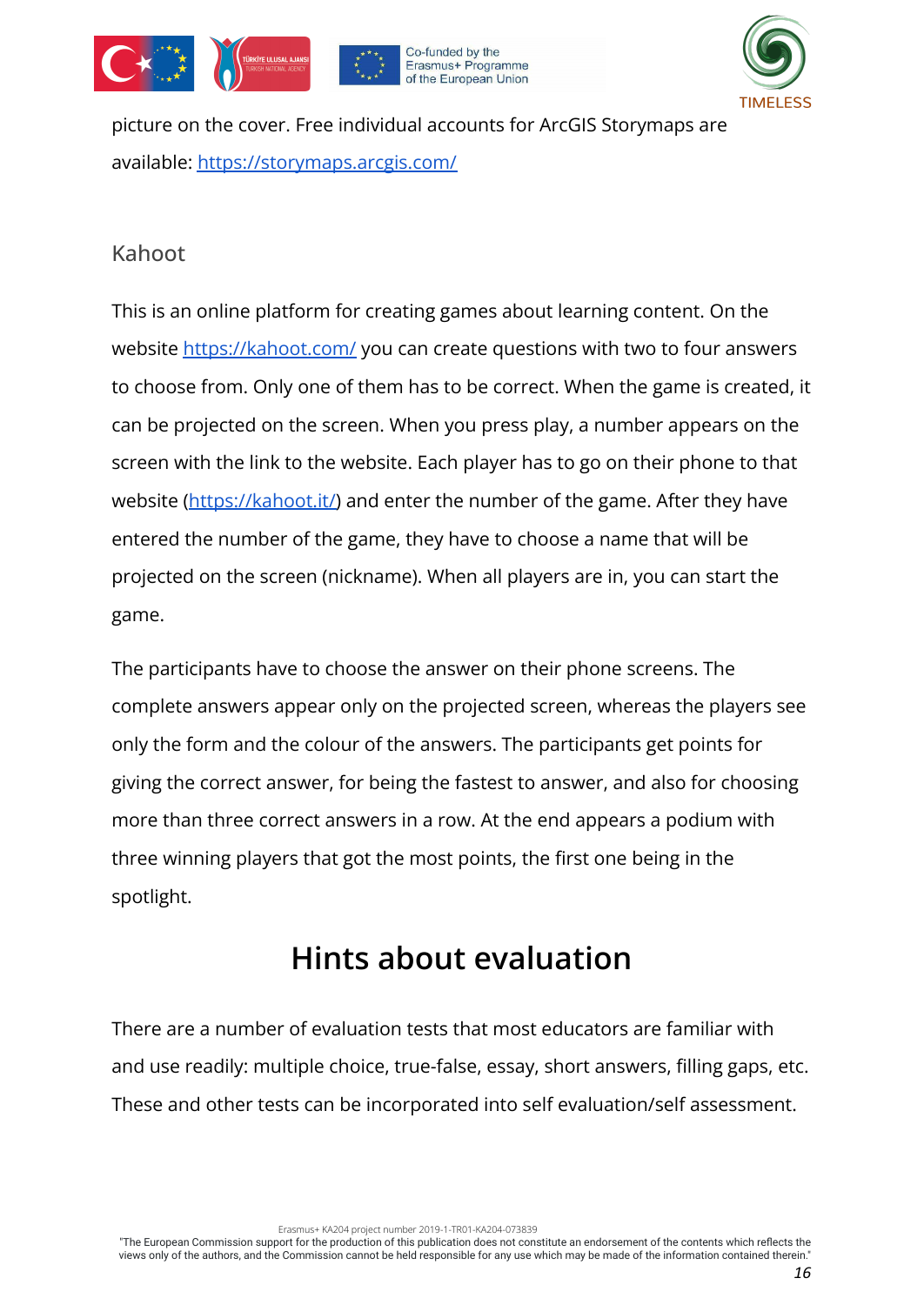





Any educational programme, its elements, and dimensions can be evaluated, but bear in mind that evaluation is always done with the user in mind. Namely, evaluation is different when done for the participants in education, the educator, the co-financing institutions or, to put it differently, it must be useful for somebody and should have clear purposes. Items are to be evaluated according to specified intentions of which the developers of the tests should be clearly aware.

Meaningful assessment models must measure the input contributed by learners and teachers, the educational programme with methods, facilities, and finally the output of the changes in the participants' behaviour. Briefly, they measure the impact of education.

Evaluation can occur at any moment of education. At the beginning (initial evaluation) or at the end (terminal evaluation). It can be summative, offering an overview of the education performed.

So, evaluation measures the effectiveness of the elements and dimensions of education performed. Moreover, the evaluation indicates whether the targeted educational goals and objectives were attained. It helps to redesign the educational programme, its contents, and goals as well as methods used, etc.

### <span id="page-16-0"></span>Kirkpatrick's evaluation model

Kirkpatrick's evaluation model has four levels of assessment. Due to its simplicity, this model seems most appropriate for evaluating educational programmes. Evaluation is performed on four levels.

1. The lowest level of assessment is participants' response to the educational experience or the participant's satisfaction with the education performed. It has little to do with acquiring new knowledge and skills. It just measures the level of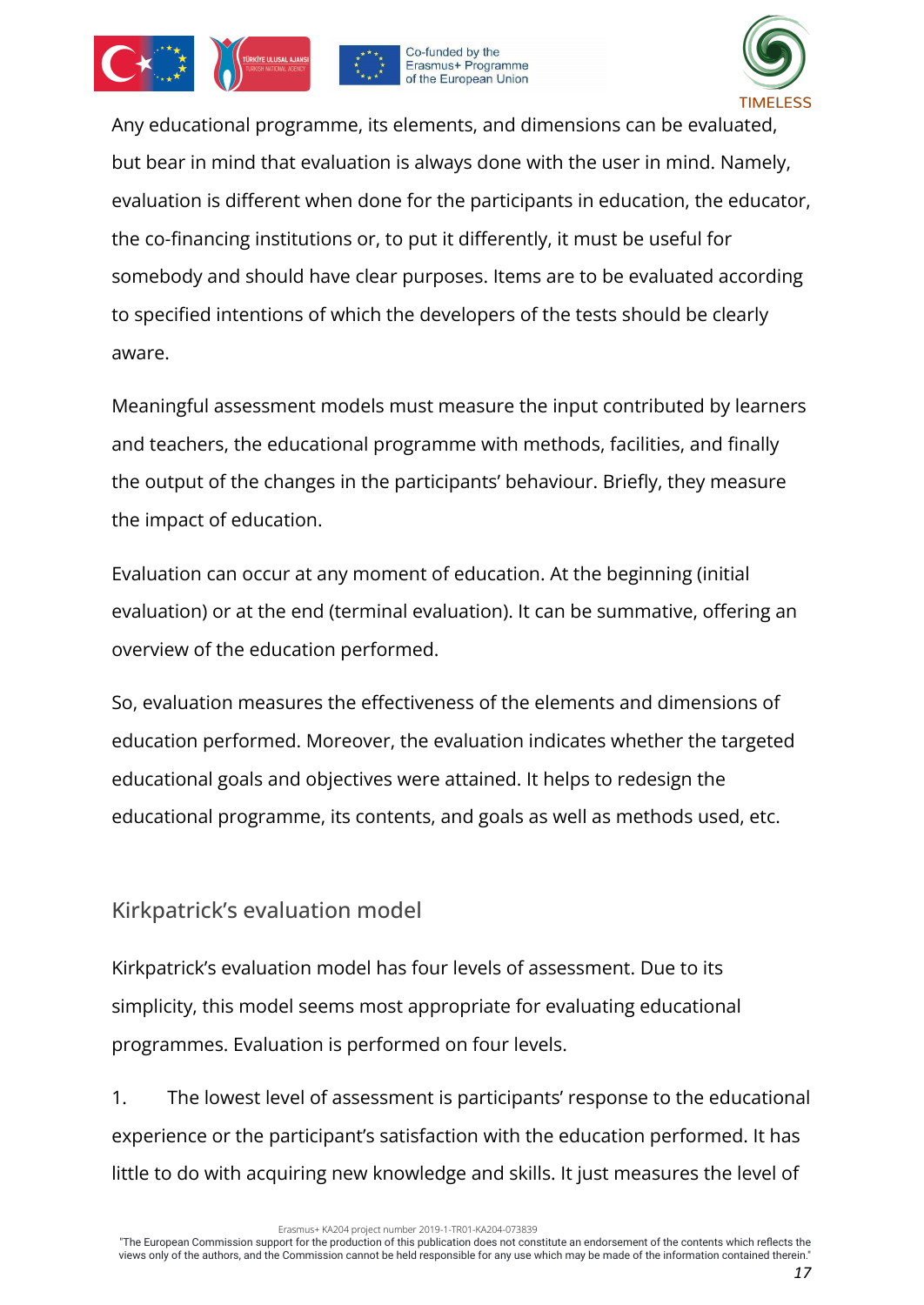

satisfaction which depends on the participant's latent expectations, attitudes, participant's mood, and many other factors.

Co-funded by the Erasmus+ Programme of the European Union

Unfortunately, this lowest level of assessment is most often used. Likert-scale tests, to name just one type of such tests, show the intensity of learners' feelings containing equal numbers of positive and negative positions.

The format of a typical five-level Likert item, for example, could be:

- 1. Strongly disagree
- 2. Disagree
- 3. Neither agree nor disagree
- 4. Agree
- 5. Strongly agree

2. The second level has to do with measuring the increase in knowledge, skills, and improvement of participants' attitudes. This level test usually measures the learners' existing performance. The test is repeated at the end of education. The difference in performance measures the impact of education. Such tests are frequent in language education, selecting everyday topics and situations that can be tackled with quite simple or more complex language as a result of education. To illustrate this point, learners can describe an intangible cultural item with simple words using short sentences without the discourse markers, or they can do it in a more complex and structured way at the end of education. In the Timeless project, participants could define intangible cultural heritage at the beginning of education and at the end.

<span id="page-17-0"></span>Initial definition and description of intangible cultural heritage

This place is an item of intangible cultural heritage. Poets, writers, artists, politicians used to meet here. They exchanged opinions on many matters.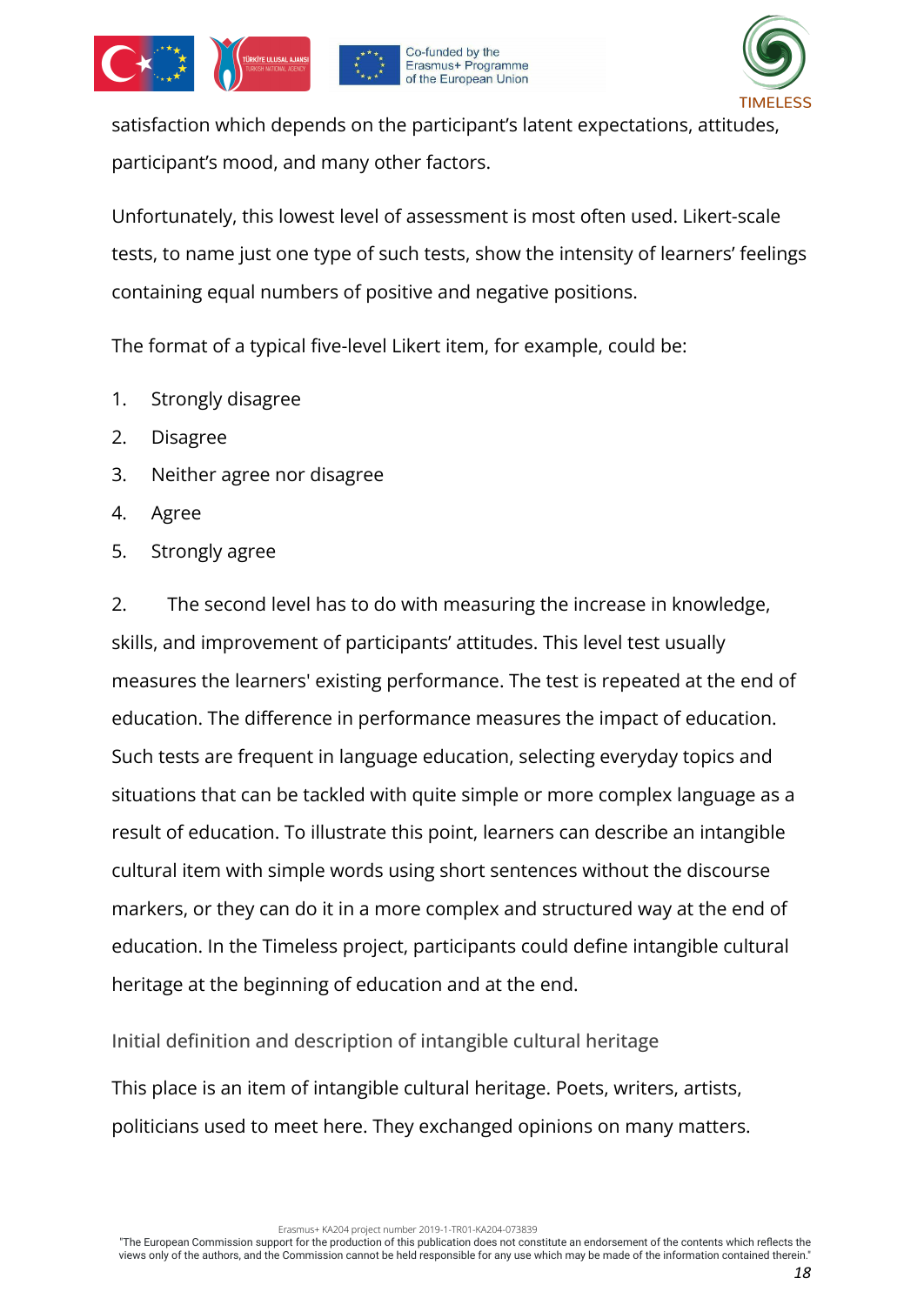





<span id="page-18-0"></span>Final definition /description of intangible cultural heritage

While tangible cultural heritage is defined top down for its beauty or symbolic value, the intangible cultural heritage items are defined by a given community attributing them some social value. Intangible cultural heritage has to do with processes rather than products to which processes lead.

This particular place is an item of intangible cultural heritage. It has been defined as such, not for its beauty, but for what was going on there. Not only poets, writers, and other artists did keep gathering there discussing social matters and exchanging their opinions, but also some famous politicians, etc.

3. Change in behaviour with participants transposing what they have learned into their real life. Routine everyday social or work situations may be enriched and handled better due to newly acquired knowledge. Change in behaviour can be tested by questions like:

What have you learned that helps you survive better in your family…? In what way your attitude towards your grown up children has changed eventually due to our educational programme?

4. Results. This is the goal of the conducted education. Due to education, a new educational programme can be designed, new social practices organized, a project can be developed, attitude towards a topic can change, stereotypes can be alleviated, new interests may be raised, a book can be written. To illustrate this point, students of architecture at Slovenian U3A conducted ethnographic-descriptive research, wrote and designed *My personal Town Tours*, a guide containing their preferred trails through the city of Ljubljana. They did research into public and meaningful places for older people and communicated their research results to the general and professional audiences.